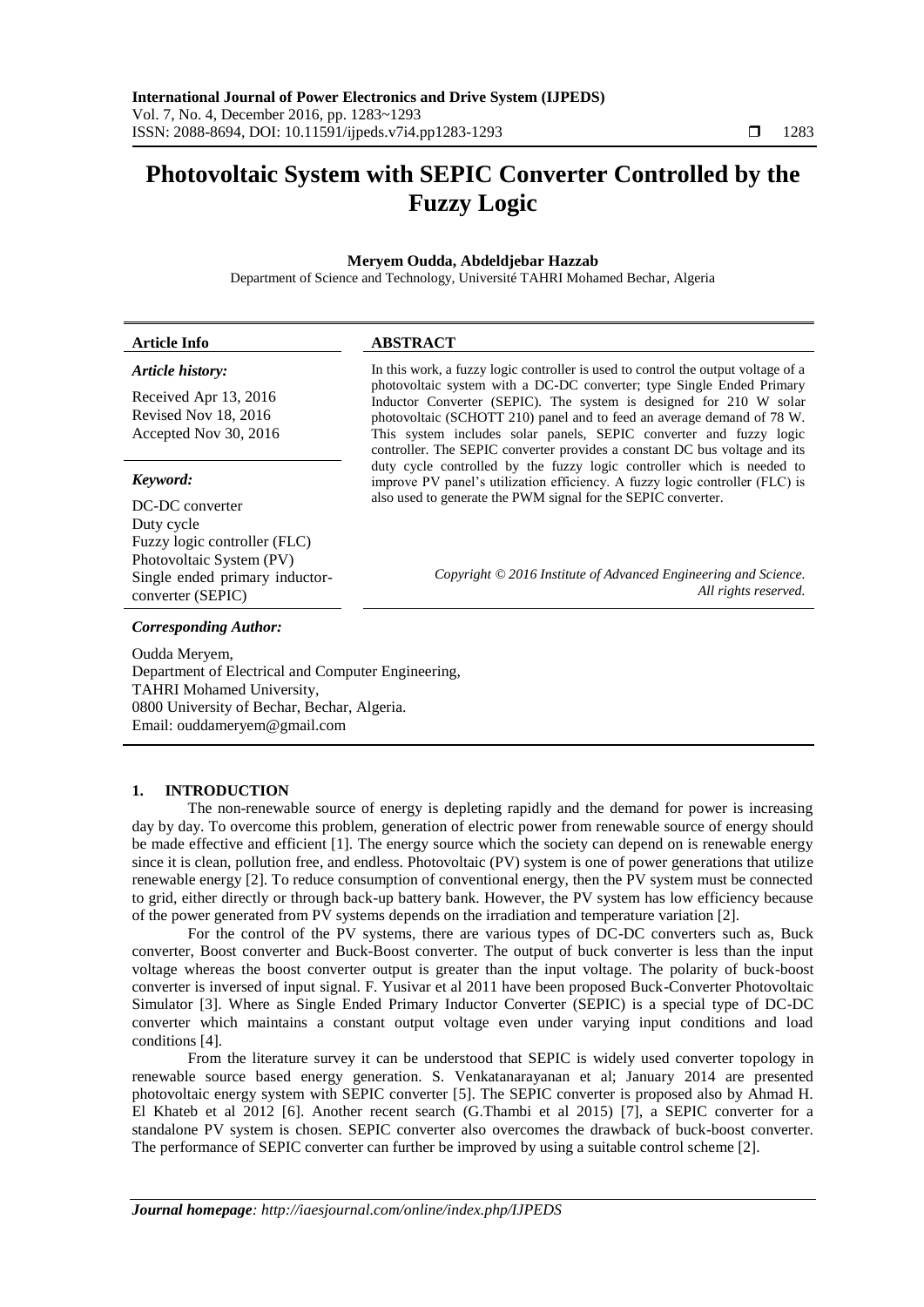The control of this SEPIC converter is a much discussed and invested very subject. Indeed, this converter is nonlinear in nature and different approaches have been used to control it. Conventional control modes such as voltage mode control and current mode control require a good knowledge of the converter and therefore a fairly accurate model [1]. Proportional-integral Control for SEPIC Converter is presented by S. Venkatanarayanan et al 2014 [8], Current mode control and PI Controller have been proposed by Tadi G L Krishna Reddy et al 2013 [9].

These controllers are easy to implement and simple to design, but their performance generally depends on the operating point so that too large disturbance, wide load variation ranges or supply voltage variations can make the choice of the parameters very difficult for different operating conditions.

However, a very different approach is offered by the fuzzy logic control (FLC), which does not require precise mathematical model or complex calculation [10]. The fuzzy control technique is based primarily on human understanding of the process control and on qualitative rules. The objective of this research is to develop a fuzzy voltage regulator for a SEPIC converter. This paper is organized as follows. In section 2, the photovoltaic array model is presented. Section 3 presents the SEPIC converter, while the design of the fuzzy logic controller for the SEPIC converter has been done in section 4. Simulation results are shown in section 5. Finally conclusion is given in section 6.

#### **2. PHOTOVOLTAIC ARRAY MODEL**

Photovoltaic is the field of technology and research related to the devices which directly convert sunlight into electricity using semiconductors that exhibit the photovoltaic effect. Photovoltaic cells convert solar radiation directly into DC electrical energy [11]. The photovoltaic panel is composed of many cells, placed in series  $N_s$  or in shunt  $N_{sh}$ . Where it can be modelled by current source connected in parallel with diode according with shunt and series resistor noted by  $R_{sh}$  and  $R_s$  as illustrated in Figure 1 [12].

The output current is given by the following equations:

$$
I = I_{ph} - I_D \tag{1}
$$

$$
I = I_{ph} - I_0 \left[ exp\left(\frac{q(V + R_S I)}{A K_B T}\right) - 1 \right] - \frac{V + R_S I}{R_{sh}} \tag{2}
$$

I<sub>ph</sub>: Photo-current **A**: Ideality factor

- $K_{\text{R}}$ : Boltzmann's constant  $T$ : Cell temperature  $I_{D}$ : Diode current
- 
- $I_0$ : Saturation current
- 
- : Cell current
- $R_s$ : Series resistance
- q : Electronic charge
- $R_{sh}$ : Shunt resistance  $V:$  Cell voltage



Figure 1. Photovoltaic array circuit

Typically, the shunt resistance  $(R_{\rm sh})$  is very large and the series resistance  $(R_{\rm s})$  is very small [13]. Therefore, it is common to neglect these resistances in order to simplify the solar cell model. The resultant ideal voltage-current characteristic of a photovoltaic cell is given by equation (3).

$$
I = I_{ph} - I_0 \left[ e^{\left(\frac{qV}{KT}\right)} - 1 \right] \tag{3}
$$

*Photovoltaic System with SEPIC Converter Controlled by the Fuzzy Logic (Meryem Oudda)*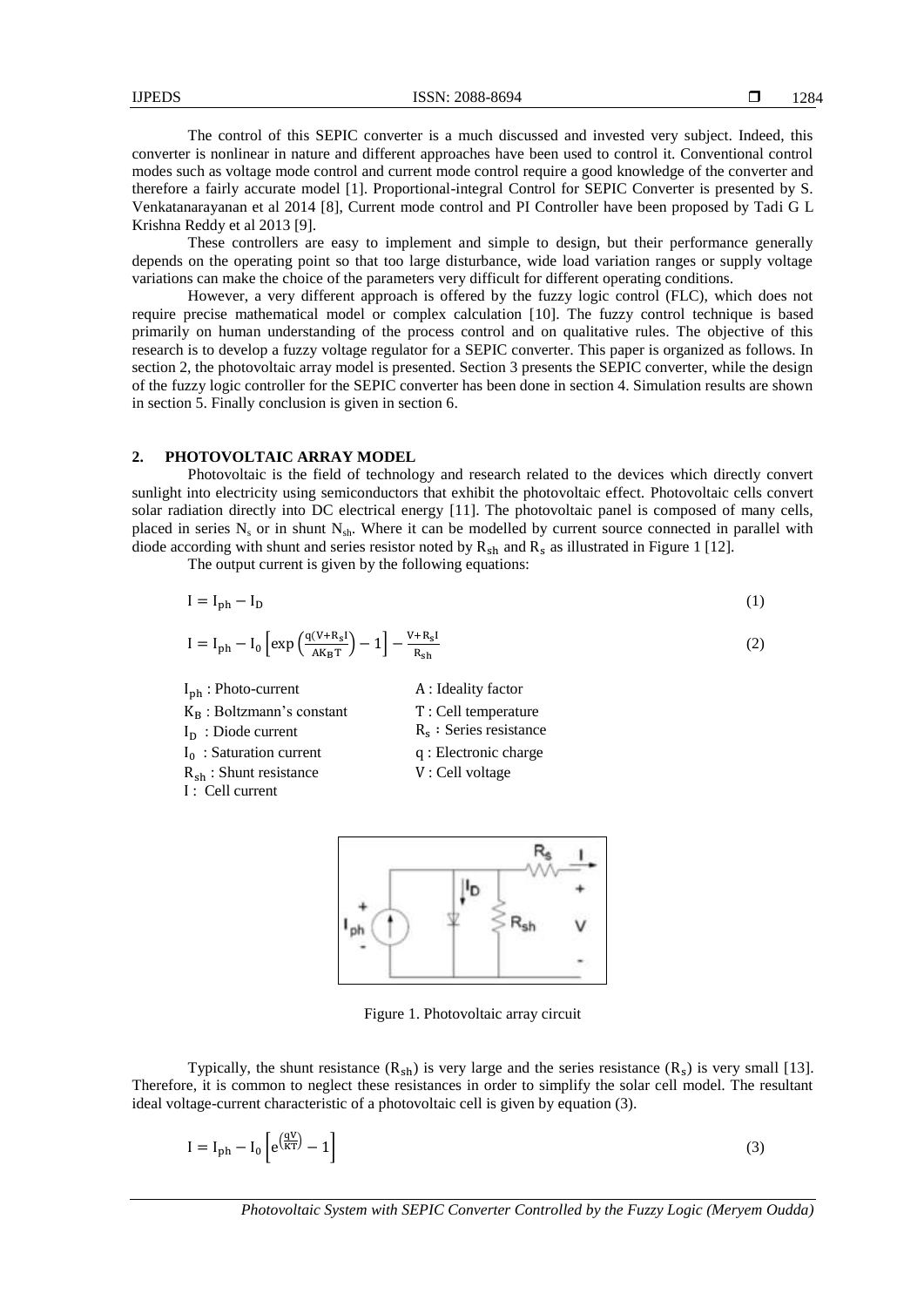Figure 2 and Figure 3 show the behavior of a photovoltaic module simulation in accordance to solar radiation variation and at a constant temperature.





Figure 2. I–V curves of solar PV module used in this study under different solar irradiance and constant temperature 25°C



As we can see in the curve of the Figure above (Figure 2), the current increase is highly affected by the solar radiation.

## **3. DC-DC/SEPIC CONVERTER**

A DC-DC converter with simpler structure and higher efficiency has been an active research topic in the power electronics [14]. The proposed converter is based on DC to DC converter to maintain the constant output voltage [1]. Single Ended Primary Inductor Converter (SEPIC) converter consists of a switch S with duty cycle  $\alpha$ , a diode, two inductors  $L_1$  and  $L_2$ , two capacitors  $C_1$  and  $C_2$  and a load resistor. The circuit diagram of a SEPIC converter is shown in Figure 4.

A SEPIC is a type of DC-DC converter [15]; allowing the electrical potential (voltage) at its output to be less than, greater than, or equal to that at its input; the output of the SEPIC is controlled by the duty cycle of the control transistor. SEPIC is effectively a boost converter followed by a buck-boost converter, consequently it is like to a conventional buck-boost converter, other than has advantages of having non-inverted output (the output has the same voltage polarity as the input), passing through a series capacitor to couple energy from the input to the output (and thus can respond more gracefully to a short-circuit output), and being able of factual shutdown: after the switch "S" is turned off, its output drops to 0 V, following a rather hefty transient abandon of charge [16]. Figure 4 shows a simple circuit diagram of a SEPIC converter can both step up and step down the input voltage, while maintaining the same polarity and the same ground reference for the input and output.



Figure 4. Simple circuit diagram of the SEPIC converter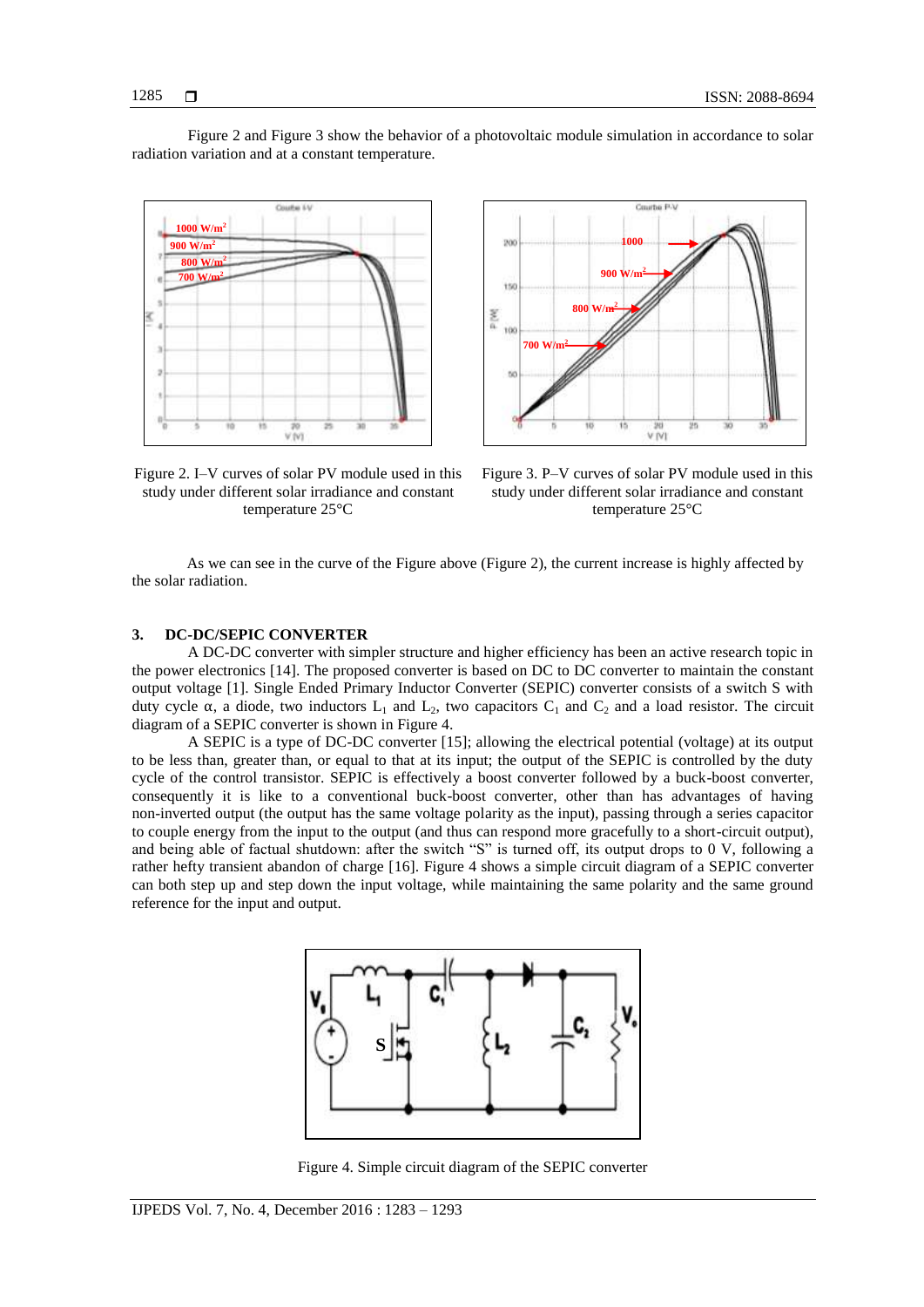Figure 5 shows the circuit when the power switch is turned on and off (respectively in Figures a and b). Figure 5a When the switch is turned on; the first inductor;  $L_1$  is charged from the input voltage source during this time. The second inductor  $L_2$  takes energy from the first capacitor  $C_1$ , and the output capacitor  $C_2$  is left to provide the load current.



Figure 5. Equivalent circuit diagram of the SEPIC converter when the switch is ON and OFF

When the switch is turned on, the input inductor is charged from the source, and the second inductor is charged from the first capacitor. No energy is supplied to the load capacitor during this time. Inductor current and capacitor voltage polarities are marked in this Figure. When the power switch is turned off, the energy stored in inductor  $L_1$  is transferred to  $C_1$ . The energy stored in  $L_2$  is transferred to  $C_2$  through the diode and supplying the energy to load [9], as shown in Figure 5.b. The second inductor  $L_2$  is also connected to the load during this time. The output capacitor sees a pulse of current during the off time, making it inherently noisier than a buck converter. The amount that the SEPIC converters increase or decrease the voltage depends primarily on the duty cycle and the parasitic elements in the circuit.

The output of an ideal SEPIC converter is:

$$
V_{\text{OUT}} = \frac{D}{1 - D} V_{\text{in}} \tag{4}
$$

A SEPIC converter is to process the electricity from the PV system. This converter either increases or decreases the PV system voltage at the load. The proposed SEPIC converter operates in buck mode.

#### **4. THE FUZZY LOGIC CONTROLLER FOR THE SEPIC CONVERTER**

In fuzzy logic controller (FLC) design, one should identify the main control variables and determine the sets that describe the values of each linguistic variable. The input variables of the FLC are the output voltage error ( $eV_{\text{out}}$ ) and the change of this error ( $\Delta eV_{\text{out}}$ ) of the SEPIC converter. The output of the FLC is the duty cycle of  $(\alpha)$  of the PWM signal, which regulates the output voltage. The triangular membership functions are used for the FLC for easier computation. A five-term fuzzy set, i.e., negative big (NB), negative small (NS), zero (Z), Positive small (PS), and positive big (PB), is defined to describe each linguistic variable. The fuzzy rules of the proposed SEPIC DC-DC converter can be represented in a symmetric form (table 1). For the output variable  $(\alpha)$ , five-term fuzzy is defined to give sharpness to the regulation: negative big (NB), negative small (NS), zero (Z), Positive small (PS) and positive big (PB). The variables of the FLC for the SEPIC converter are as follow:

The first input is the error in the output voltage ( $eV_{out}$ )

$$
eV_{out}(k) = V_{Ref} - V_{out}(k)
$$
\n<sup>(5)</sup>

The second input is the variation (the change) in error ( $\Delta$  eV<sub>out</sub>)

$$
\Delta \text{eV}_{\text{out}}(\text{k}) = \text{eV}_{\text{out}}(\text{k}) - \text{eV}_{\text{out}}(\text{k} - 1) \tag{6}
$$

The single output variable  $(\alpha)$  is duty cycle. Where

- a.  $V_{\text{Ref}}$ : is the reference output voltage;
- b.  $V_{\text{out}}(k)$  is the measured output voltage in the  $K^{\text{th}}$  sample;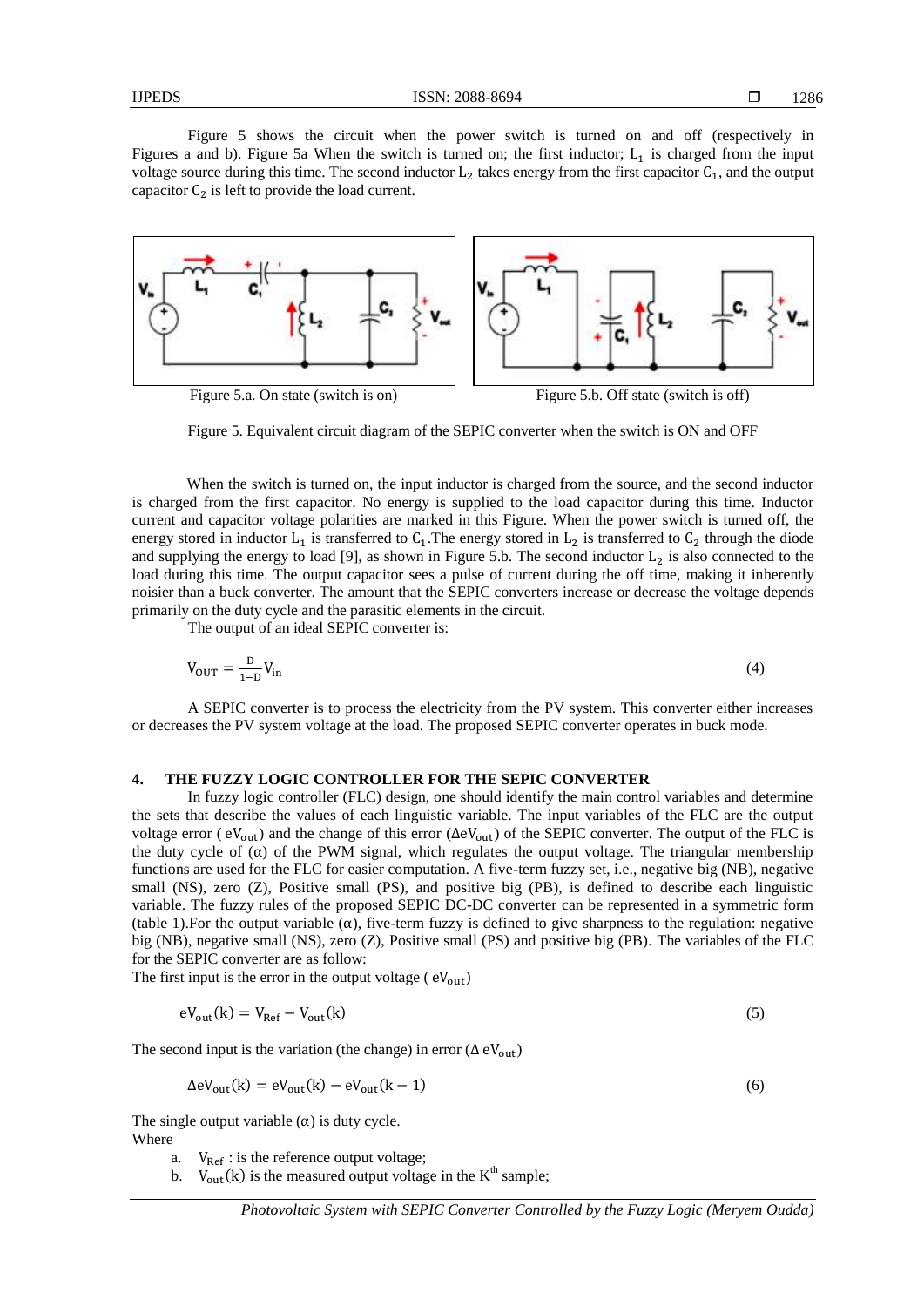The Block diagram of the control SEPIC converter with the Fuzzy Logic controller is presented in Figure 6, where  $\alpha(k)$  is sent to the PWM generator. PWM generator generates the necessary switching signal for the switch in the converter.

- a.  $K_{eV_{out}}$  is the control gain of input  $eV_{out}$ ;
- b.  $K_{\Delta eV_{\text{out}}}$  is the control gain of input  $\Delta eV_{\text{out}}(k)$ ;
- c.  $K_a$  is the control gain of output.  $\alpha$ .



Figure 6. Block diagram of Fuzzy Logic controller for the SEPIC converter

The membership functions  $\mu_{eV_{out}}$  and  $\mu_{\Delta eV_{out}}$  for  $eV_{out}$  and  $\Delta eV_{out}$  respectively are represented in Figure 7a. The membership function for the output variable  $\alpha$  is represented in Figure 7.b. All the functions are defined on a normalized interval  $[-1, 1]$ . The rules of the fuzzy logic controller are shown in Table 1.



Figure 7. Membership functions for the input and output variables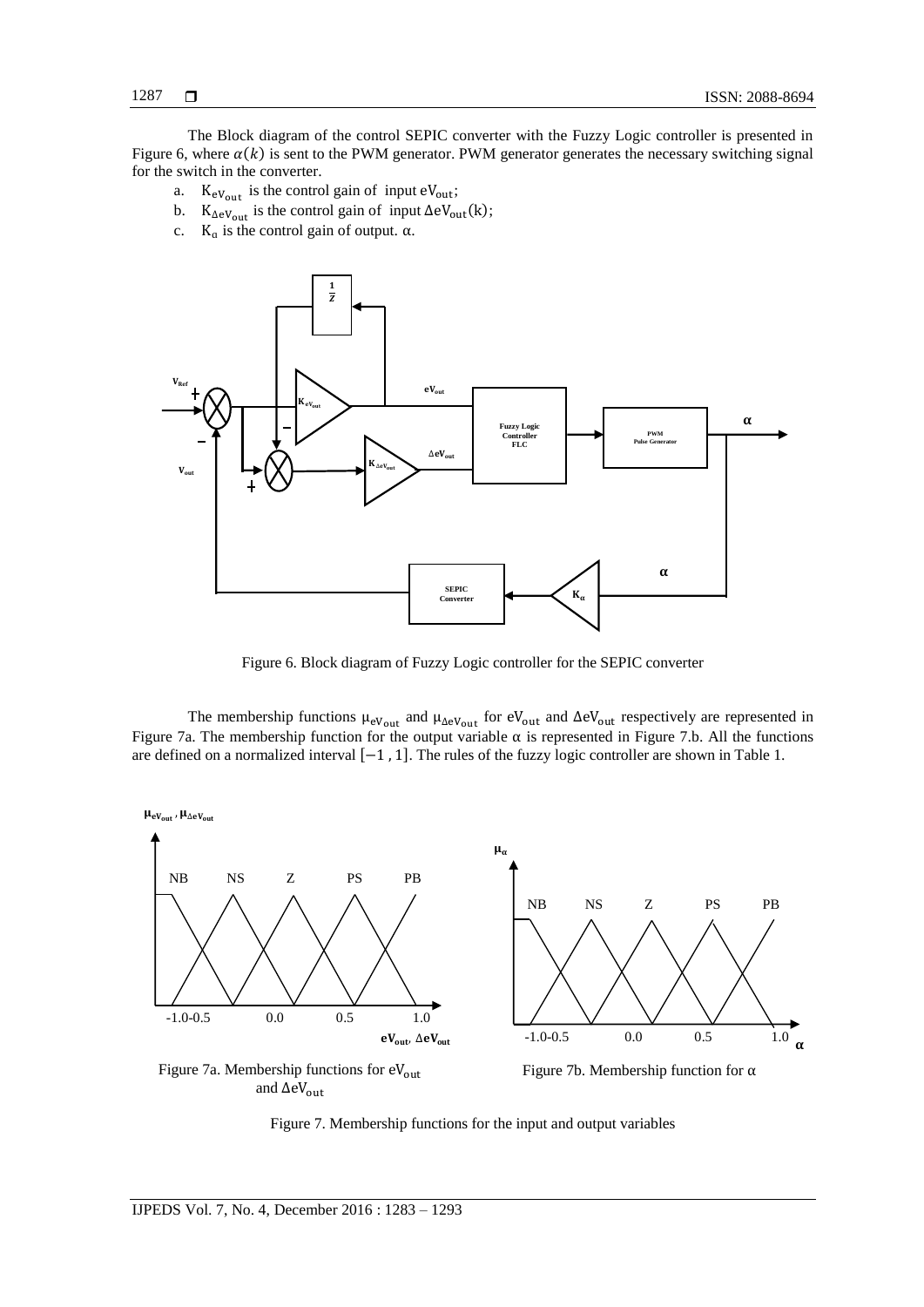| Table 1. Fuzzy control rules                               |           |           |           |           |           |  |
|------------------------------------------------------------|-----------|-----------|-----------|-----------|-----------|--|
| $\mathcal{L}V_{\text{out}}$<br>$\Delta$ e $V_{\text{out}}$ | NB        | <b>NS</b> |           | PS        | <b>PB</b> |  |
| NB                                                         | NB        | NB        | NB        | <b>NS</b> | Z         |  |
| NS                                                         | NB        | NB        | <b>NS</b> | Z         | <b>PB</b> |  |
| Ζ                                                          | NB        | <b>NS</b> | Z         | PS        | <b>PB</b> |  |
| PS                                                         | <b>NS</b> | Z         | PS        | PB        | <b>PB</b> |  |
| PB                                                         | Z         | PS        | PB        | PВ        | PB        |  |

Table 1. Fuzzy control rules

Fuzzy control rules are derived from the analysis of the converter behavior:

- a. When the output of the converter is far from the set point (Positive Big or Negative Big), the duty cycle should be close to zero or one so as to bring to the set point quickly.
- b. When the output of the converter is approaching to the set point (Negative Small or Positive Small), a small change of the duty cycle is necessary.
- c. When the output of the converter is approaching very close to the set point, duty cycle must be kept constant in order to prevent the overshoot.

## **5. SIMULATION RESULTS**

The photovoltaic array that we use in this paper is SCHOTT Solar (SCHOTT POLY<sup>TM</sup> 210); the characteristics of this array are given in Table 2.

Table 2. Electrical data apply to standard test conditions (STC): (T=25 $\rm ^{\circ}C$ , G=1000 W/m<sup>2</sup>)

| Variable                 | Value                             |
|--------------------------|-----------------------------------|
| Maximum Power            | $P_{\text{max}} = 210$ W          |
| Open circuit voltage     | $Voc = 36.1 V$                    |
| Short circuit current    | $Isc = 7.95 A$                    |
| Voltage at maximum power | $V_{\text{max}} = 29.3 \text{ V}$ |
| Current at maximum power | $I_{\rm max} = 7.16 \text{ A}$    |





Figure 8. Current-Voltage characteristic Figure 9. Current-Power characteristic

The parameters of the SEPIC converter used in this study are given in Table 3. In the full model; the SEPIC converter is connected to the PV panel, and the duty cycle of this is controlled using the Fuzzy Logic Controller. The results are provided under standard test conditions;  $G=1000$  W/m<sup>2</sup> and T=25°C. Figure 10 shows the simulation results obtained from the model;  $V_{out}=24V$ ;  $I_{out}=3.25A$  and Power= 78 W. According this Figure (Figure 10) we notice that since the time **0.1S** the model gave a stable voltage (24 V), and thus a current and a power so stable. To prove the efficiency of the integration of SEPIC converter controlled by the fuzzy logic controller for the photovoltaic system, we have studying the influence of the temperature and the solar irradiation separately.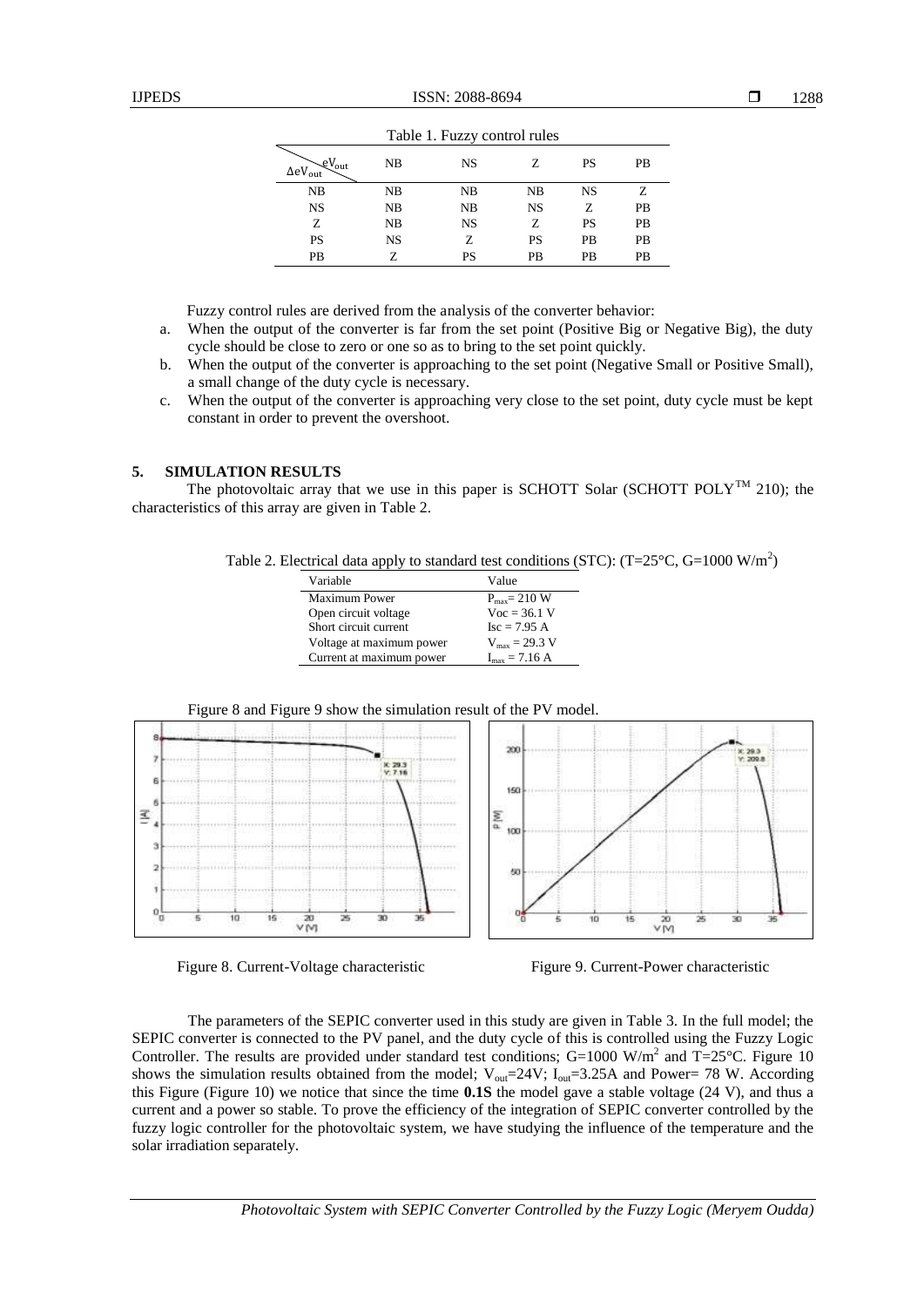| Variable                   | Value                    |
|----------------------------|--------------------------|
| Switching frequency        | 20 KHz                   |
| Input Voltage $(V_{in})$   | $Vin = 29.3 V$           |
| Output Voltage $(V_{out})$ | $V_{\text{out}} = 24$ V  |
| Load resistance            | $R_{load} = 7.38 \Omega$ |
| Inductance L1              | $L1 = 460 \mu H$         |
| Inductance L <sub>2</sub>  | $L2 = 460 \mu H$         |
| Capacitor C1               | $C1 = 8.4 \mu F$         |
| Capacitor C <sub>2</sub>   | $C2 = 0.0163 F$          |

Table 3. The simulation parameters of SEPIC converter



Figure 10. Voltage, current and power output results; at  $G=1000$  W/m<sup>2</sup> and T=25 $^{\circ}$ C

# **5.1. Influence of Temperature**

For stable irradiation (G=1000 W/m<sup>2</sup>), and for a variable temperature, we obtain the results shown in the Figures.



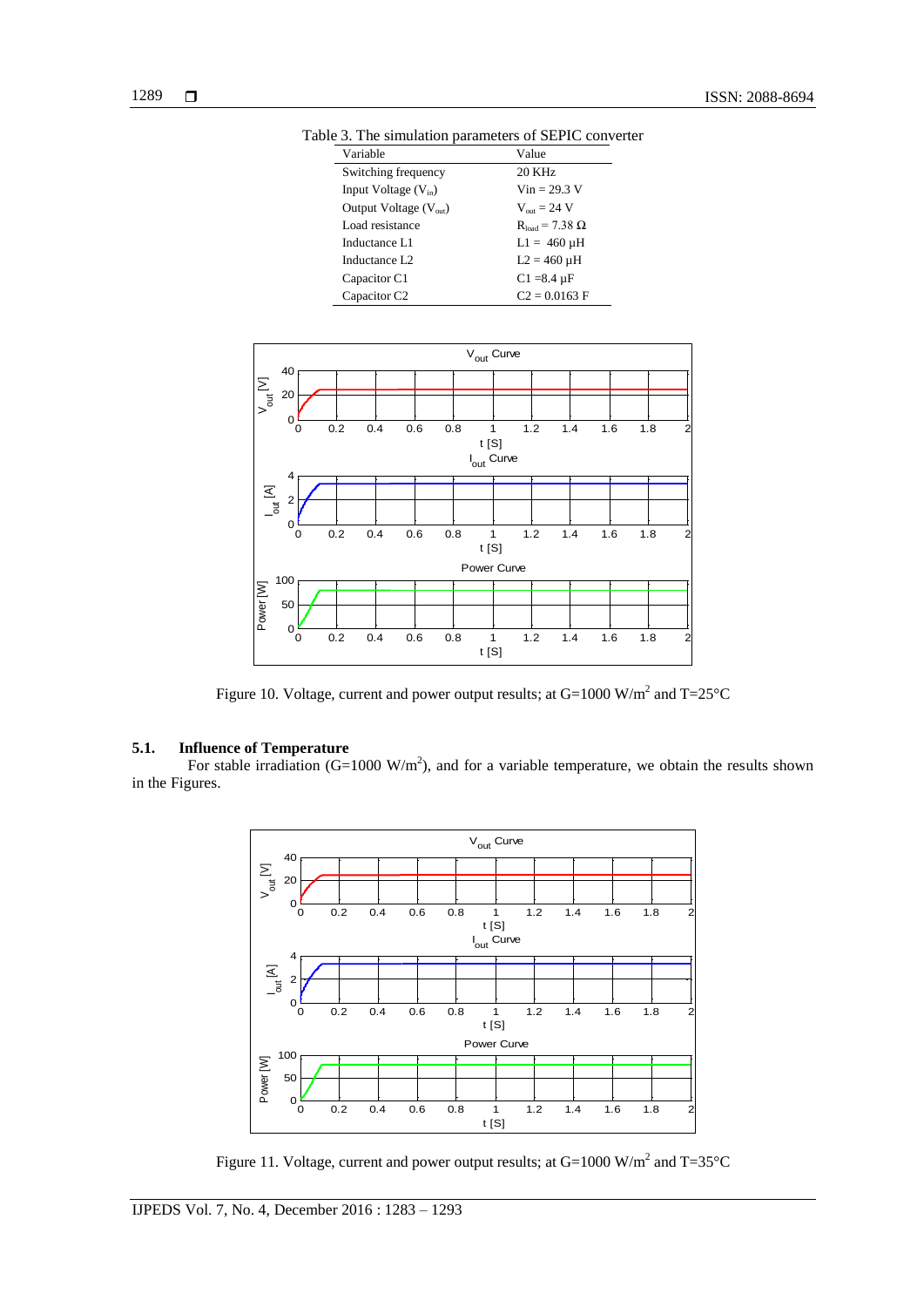

Figure 12. Voltage, current and power output results; at G=1000 W/m<sup>2</sup> and T=45 $^{\circ}$ C



Figure 13. Voltage, current and power output results; at  $G=1000$  W/m<sup>2</sup> and T=55 $^{\circ}$ C

From this three Figures above (Figure 11, Figure 12, and Figure 13) it is clear that for a variable temperature value, we obtain the desired voltage (24 V), and it is so stable since 0.1S.

## **5.2. Influence of Irradiation**

For stable temperature ( $T=25^{\circ}$ C), and for a variable solar irradiation, we obtain the results shown in the Figures. Figures Figure 14, Figure 15 and Figure 16 shows the simulation results obtained from the model (T=25<sup>o</sup>C); for G=900W/m<sup>2</sup>, G=800W/m<sup>2</sup> and G=700W/m<sup>2</sup> respectively. From the Figures 14, 15 and 16; it is notable that the output voltage is 24 V, even if there are a variation in the solar irradiance. We summarize from the results given from the study that the temperature and solar irradiation variations can be addressed by the FLC controller, and this is observed, and generally the steady state is not exceeding 0.4 s.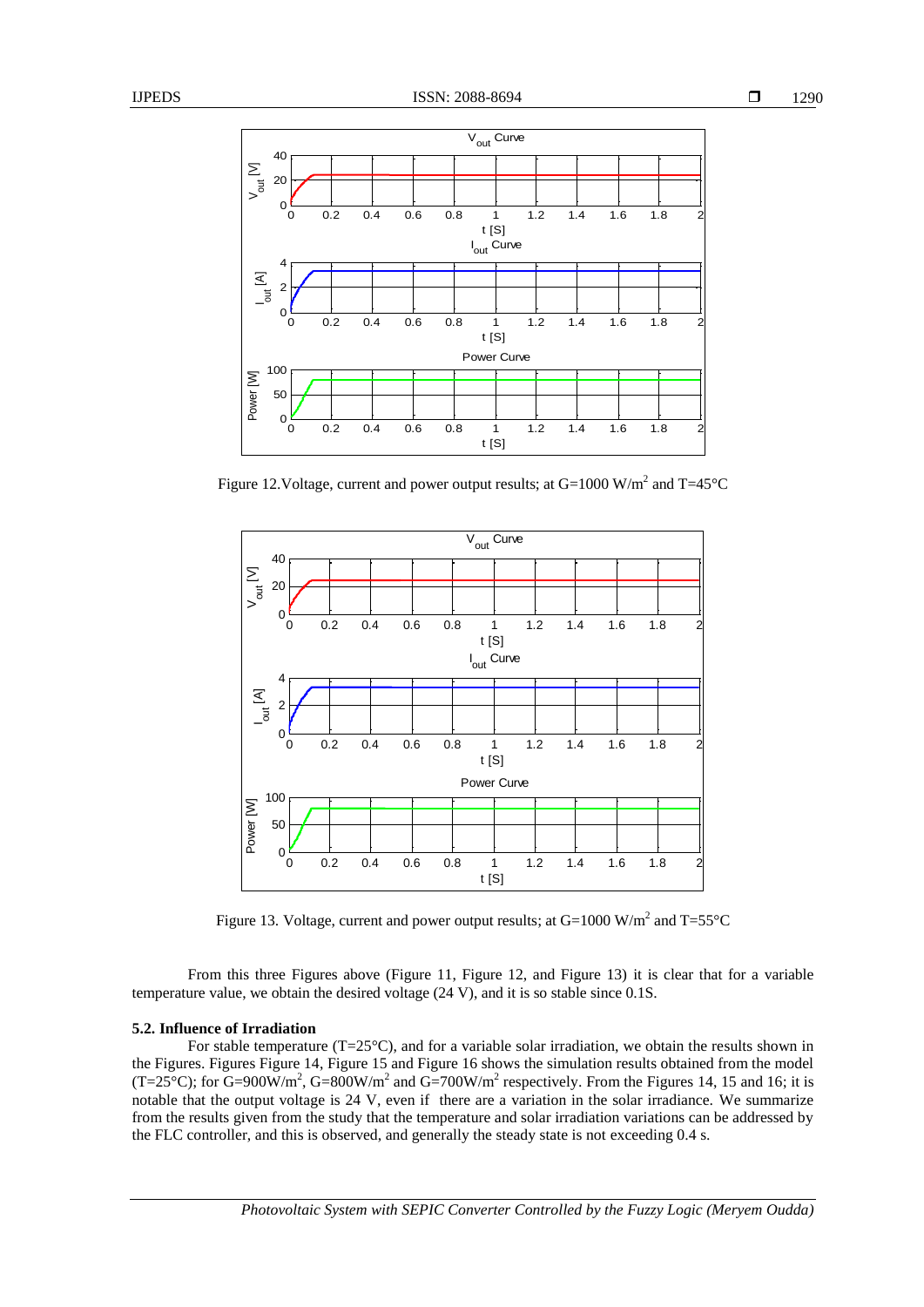

Figure 14. Voltage, current and power output results; at T=25°C and G=900 W/m<sup>2</sup>



Figure 15. Voltage, current and power output results; at  $T=25^{\circ}$ C and  $G=800$  W/m<sup>2</sup>



Figure 16. Voltage, current and power output results; at  $T=25^{\circ}$ C and  $G=700$  W/m<sup>2</sup>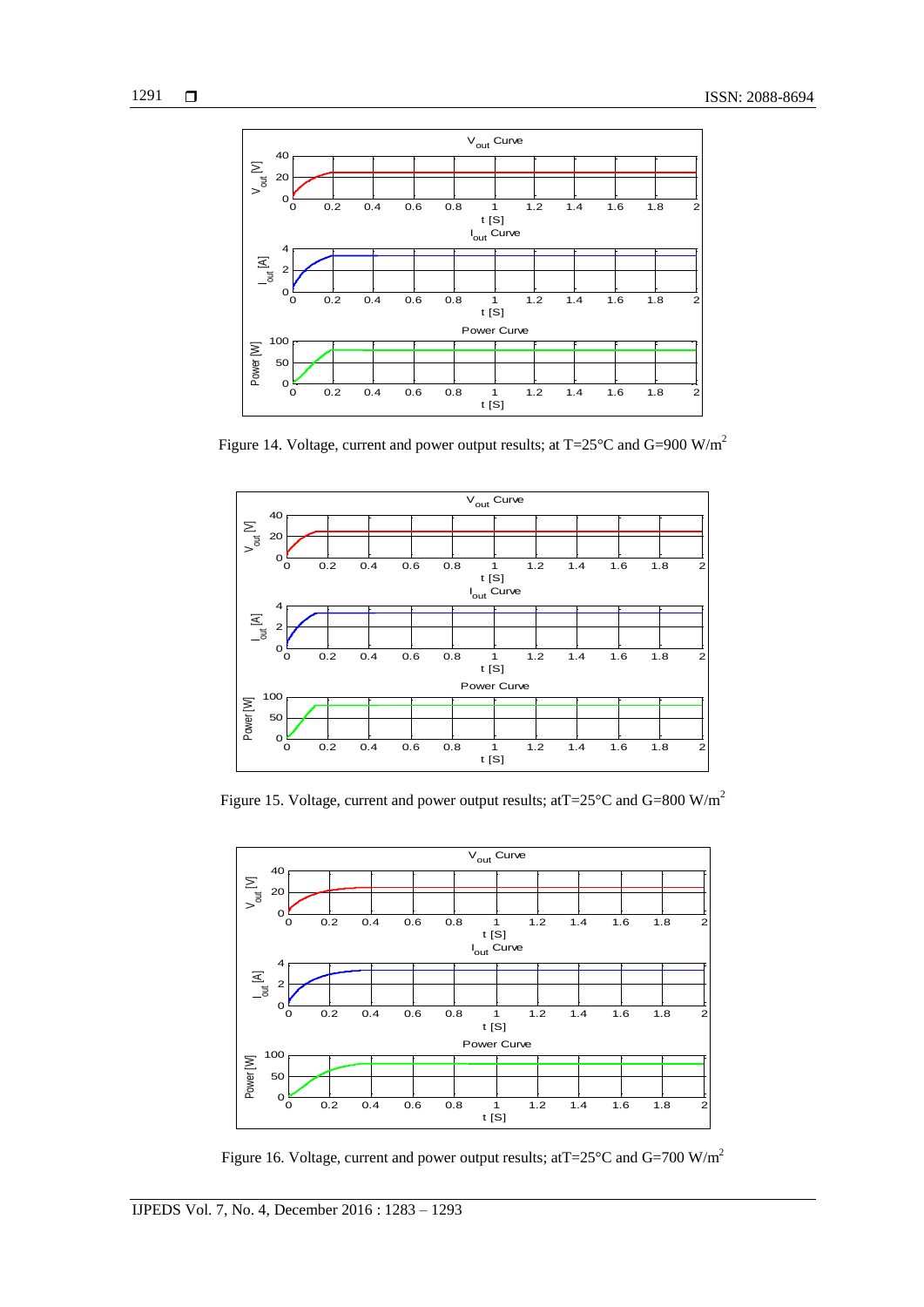# **6. CONCLUSION**

The SEPIC performs the voltage conversion from positive source voltage to positive load voltage. Due to the time variations and switching nature of the power converters, their dynamic behavior becomes highly non-linear. In this paper; a stand-alone solar-PV energy generation system with a SEPIC; DC-DC converter controlled by a Fuzzy Logic Controller has been designed and the efficiency of the system has been presented under variation in temperature and solar irradiation. This study has successfully demonstrated the design, analysis and suitability of fuzzy logic controller for SEPIC converter.

## **REFERENCES**

- [1] Mahendran. G, Kandaswamy. K.V*," Ant Colony Optimized Tuned DC-DC Converter*", International Journal of Computer Applications (0975–8887). International Conference on Innovations In Intelligent Instrumentation, Optimization And Signal Processing "ICIIIOSP-2013"
- [2] James Dunia, Bakari M.M. Mwinyiwiwa, "Performance Comparison between ĆUK and SEPIC Converters for Maximum Power Point Tracking Using Incremental Conductance Technique in Solar Power Applications", *International Journal of Electrical, Computer, Energetic, Electronic and Communication Engineering* Vol: 7, No: 12, 2013. World Academy of Science, Engineering and Technology
- [3] F. Yusivar, M.Y. Farabi, R. Suryadiningrat, W.W. Ananduta, and Y. Syaifudin, "Buck-Converter Photovoltaic Simulator", *International Journal of Power Electronics and Drive System* Vol. 1, No. 2, December 2011, pp. 156~167.
- [4] Sweta Srivastav, Sanjay Singh., "An Introduction To Sepic Converters", *International Referred Research Journal*, July, 2011.ISSN-0975-3486, RNI: RAJBIL 2009/30097 VOL-II\*ISSUE 22.
- [5] S. Venkatanarayanan, M. Saravanan, "Fuzzy logic based PV energy system with SEPIC converter ", *Journal of Theoretical and Applied Information Technology Vol.* 59, No. 1, 10<sup>th</sup> January 2014.
- [6] Ahmad H. El Khateb, NasrudinAbd Rahim, Jeyraj Selvaraj, "Fuzzy logic control approach of a maximum power point.
- [7] G. Thambi, S. Prem Kumar, Y.Murali Krishna, M. Aruna, "Fuzzy-Logic-Controller-Based SEPIC Converter for MPPT in Standalone PV systems "*International Research Journal of Engineering and Technology* Vol: 02 Issue: 02, May-2015.
- [8] S. Venkatanarayanan, M. Saravanan, "Proportional-integral Control for SEPIC Converter", *Research Journal of Applied Sciences, Engineering and Technology* 8(5): 623-629, 2014.
- [9] Tadi G L Krishna Reddy, Ramamurthyraju. P, Revanthkumar.V, "Analysis of SEPIC for PV-Applications using PI Controller and Current Mode Control", *International Journal for Scientific Research & Development* Vol. 1, Issue 9, 2013.
- [10] Kung. Y.S; Liaw. C.M, "A Fuzzy Controller improving a Linear Model Following Controller for Motor Drives", *IEEE Transactions on Fuzzy Systems* VOL: 2, ISSUE 3, pages: 194-201, 1994.
- [11] M. Abdulkadir, A.S. Samosir, A.H.M. Yatim, "Modeling and Simulation of a Solar Photovoltaic System, Its Dynamics and Transient Characteristics in LABVIEW", *International Journal of Power Electronics and Drive System (IJPEDS)*, Vol. 3, No. 2, June 2013, pp. 185~192.
- [12] H. Bouzeria, C. Fetha, T. Bahi, I. Abadlia, Z. Layate, S. Lekhchine," Fuzzy Logic Space Vector Direct Torque Control of PMSM for Photovoltaic Water Pumping System", Energy Procedia 74 (2015) 760 – 771.
- [13] Y.M. Chen, Y.C. Liu, S.C. Hung, and C.S. Cheng, " Multi-Input Inverter for Grid-Connected Hybrid PV/Wind Power System", *IEEE Transactions on Power* Electronics Vol: 22, ISSUE 3, May 2007.
- [14] S. Ganesh, J. Janani, G. Besliya Angel, "A Maximum Power Point Tracker for PV Panels Using SEPIC Converter", *International Journal of Electrical, Computer, Energetic, Electronic and Communication Engineering* Vol: 8, No: 2, 2014. World Academy of Science, Engineering and Technology.
- [15] Vijayabalan R, S. Ravivarman, "Z Source Inverter for Photovoltaic System with Fuzzy Logic Controller", *International Journal of Power Electronics and Drive System (IJPEDS), International Journal of Power Electronics and Drive System (IJPEDS),* Vol. 2, No. 4, December 2012, pp. 371~379.
- [16] A. Ramkumar, S. Vijula Shini Florence, "Analysis of Single Phase AC-DC SEPIC Converter using Closed Loop Techniques", *International Journal of Advanced Research in Electrical, Electronics and Instrumentation Engineering* Vol. 4, Issue 2, February 2015.

#### **BIOGRAPHIES OF AUTHORS**



Meryem Oudda received her LSc and MSc degrees in electrical engineering from TAHRI Mohamed Bechar University, Algeria, in 2009 and 2011 respectively, where she has been working toward the doctoral degree in the Department of Electric and Electronics Engineering since January 2012. She is currently a research member at the research laboratory: Command Analyses and Optimization of Electro-Energetic Systems, TAHRI Mohamed Bechar University, Algeria.

*Photovoltaic System with SEPIC Converter Controlled by the Fuzzy Logic (Meryem Oudda)*